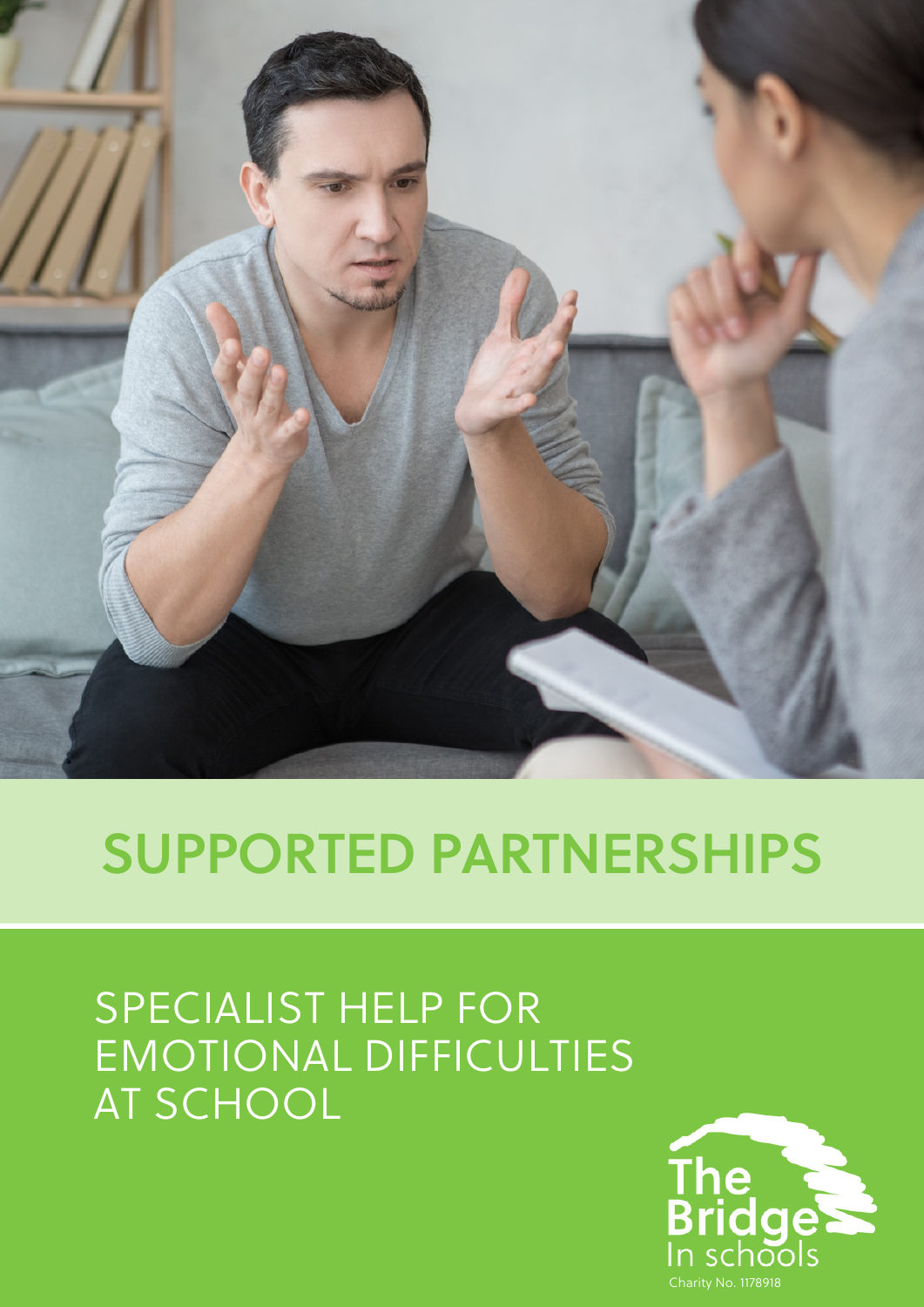Worried about a child with **emotionaldifficulties?**

**Need specialist therapeutic assessmentand intervention?**

Want strategies to support **childreninschool?**

**Looking to build mental** health capacity and skills in **yourschool?**

**Through our Supported Partnerships, Bridge in Schools provides the specialist, school-based, mental health input that schools need.**

Emotionally disturbed children can be a huge worry and challenge to their teachers, as well as to other children in their school.

Often schools use trained Counsellors, Thrive workers and Play Therapists to provide support, but sometimes need

further help that's hard to access. Big obstacles like long waiting lists, high referral thresholds, and family difficulties can get in the way.

**That's when Bridge in Schools can help.**

**Book a FREE PHONE CONSULTATION, to discuss whether this is the right service for your school. Call us on 0117 942 4510 or email [matthew.jenkins@bridgefoundation.org.uk](mailto:matthew.jenkins@bridgefoundation.org.uk)**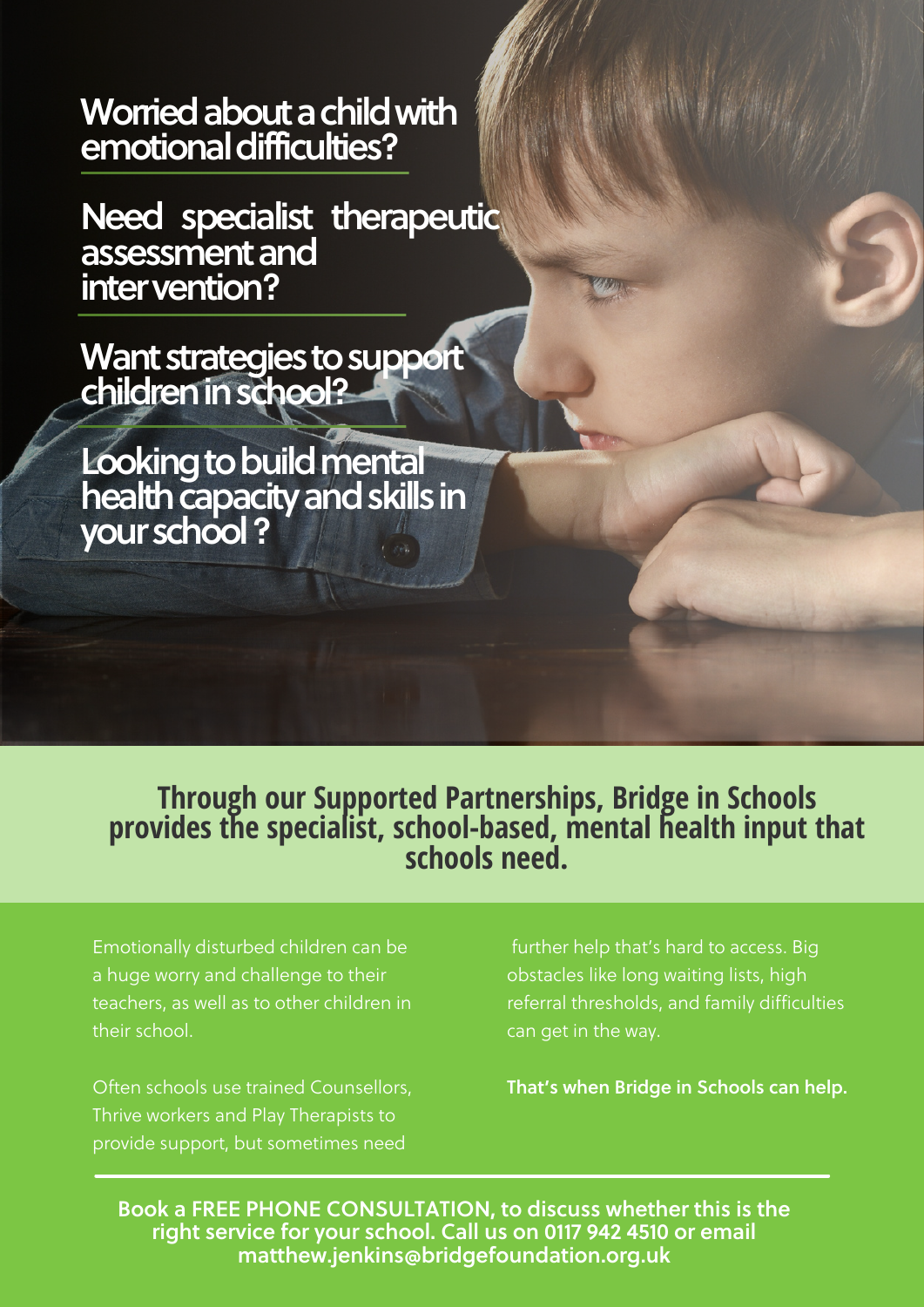## **What are Bridge in Schools Supported Partnerhips ?**

This is much more than simply a schools counselling service and brings specialist mental health into the heart of the school community with highly skilled staff embedded as part of the team. We can provide a flexible and bespoke service tailored to the very specific needs of your school, including staff supervision training and consultation, staff reflective practice groups, classroom observations and professional assessment and treatment planning as well as direct therapeutic intervention with the most complex children. We also work with leadership teams around whole school emotional wellbeing, and capacity and systems development.

## **The Partnership Model**

Our model is very much one of working in partnership with schools and bringing expertise that adds value by complimenting and contributing to the collective skills of the school team as a whole.

#### **Expert**

Bridge in Schools has a 10-year track record of work with Bristol schools.

Children and families see highly trained staff, rarely to be found outside specialist NHS services or costly private clinics. We are uncompromising about maintaining this level of expertise, so that the best help is

there for the most vulnerable. Regular clinical discussion means that each of our interventions is also strengthened by the thinking of experienced colleagues back in the Bridge in Schools clinical team.

We can bring specific specialist expertise in a number of areas including attachment, trauma, neurodevelopmental conditions, conduct issues, special educational needs, working with anxiety low self-esteem and depression

#### **Relevant**

"We notice that he is more reflective and opening up in a way that we haven't seen before." (School SENCo, about a boy at risk of exclusion)

"It was really helpful - especially to support the work of the carers." (School Head, about support for a fostered child and her family)

#### **Cost Effective**

We fund raise to keep the cost of our supported partnerships down for schools. Please Contact us for latest costs.